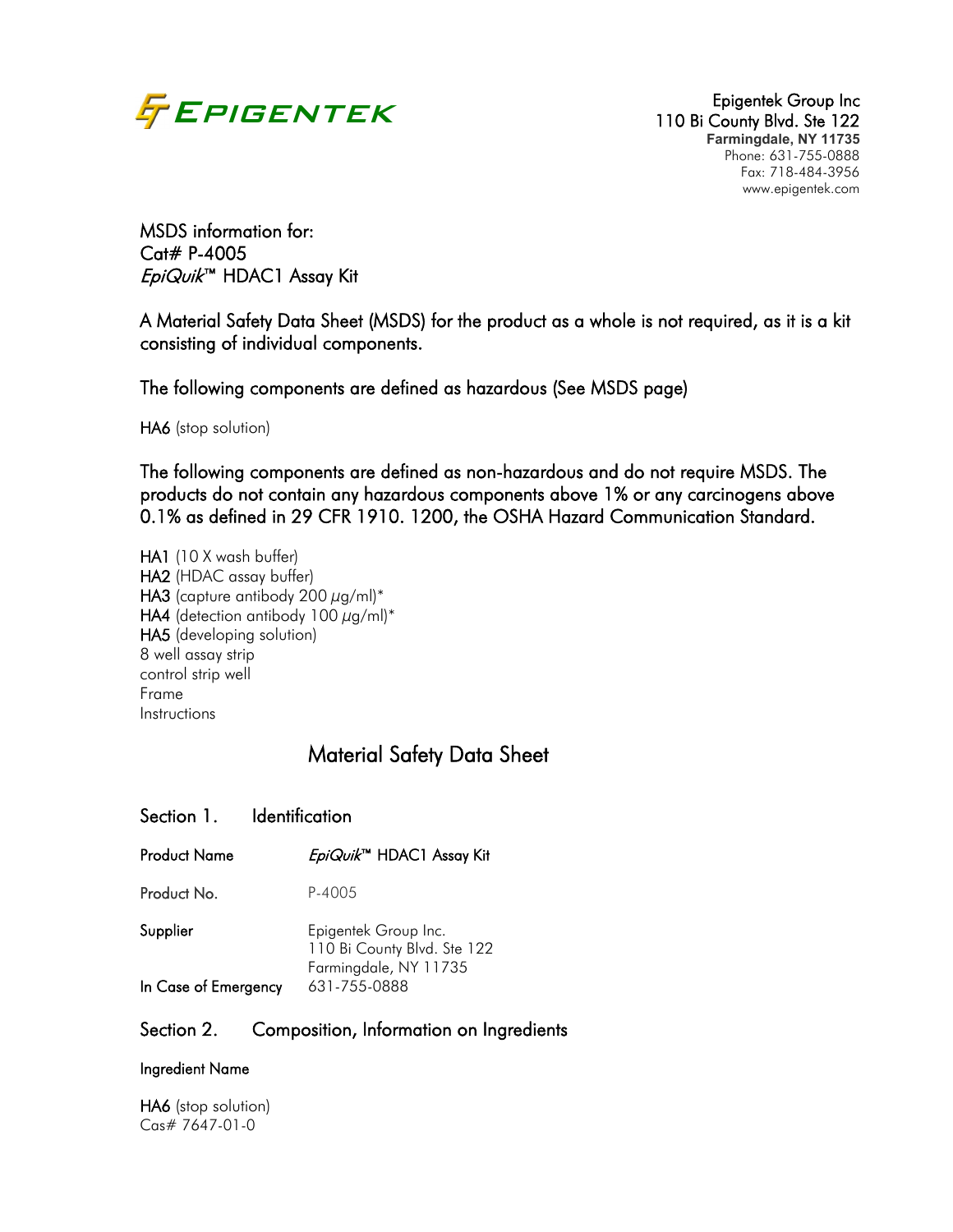# Section 3. Hazards Identification

Label precautionary statements Toxic Toxic by inhalation Causes burns Irritating to respiratory system Toxic if ingested Eye contact may cause severe burns

# Section 4. First Aid Measures

Inhalation: Remove to fresh air. If breathing is difficult, give oxygen. Get medical attention immediately. **Ingestion:** Give large quantities of water or milk if available. Never give anything by mouth to an unconscious person. Get medical attention immediately. Skin Contact: In case of contact, immediately flush skin with plenty of water for at least 15 minutes while removing contaminated clothing and shoes. Wash clothing before reuse.

Thoroughly clean shoes before reuse. Get medical attention immediately. Eye Contact: Immediately flush eyes with plenty of water for at least 15 minutes, lifting lower and

upper eyelids occasionally. Get medical attention immediately.

### Section 5. Fire Fight Measures

Fire: Not considered to be a fire hazard. May react with metals or heat to release flammable hydrogen gas.

Explosion: Not considered to be an explosion hazard.

Fire Extinguishing Media: Water or water spray. Neutralize with soda ash or slaked lime.

Special Information: In the event of a fire, wear full protective clothing and NIOSH-approved selfcontained breathing apparatus with full facepiece operated in the pressure demand or other positive pressure mode. Structural firefighter's protective clothing is ineffective for fires involving hydrochloric acid.

### Section 6. Accident Release Measures

General Information: Use proper personal protective equipment as indicated in Section 8 Spills/Leaks: Wear respirator, chemical safety goggles, rubber boots and heavy rubber gloves. Absorb onto vermiculite and hold for waste disposal. Ventilate area and wash spill site after material pickup is complete.

### Section 7. Handling and Storage

Handling: Wear appropriate NIOSH/MSHHA approved respirator, chemical resistant gloves, safety goggles and other protective clothing. Mechanical Exhaust required. Storage: Store in a cool, dry place. Store in a tightly closed container

### Section 8. Exposure Control, Personal Protection

Engineering Controls: Use adequate general or local exhaust ventilation to keep airborne concentrations below the permissible exposure limits Eye: Wear safety glasses and chemical goggles if splashing is possible Skin: Wear appropriate protective gloves to prevent skin exposure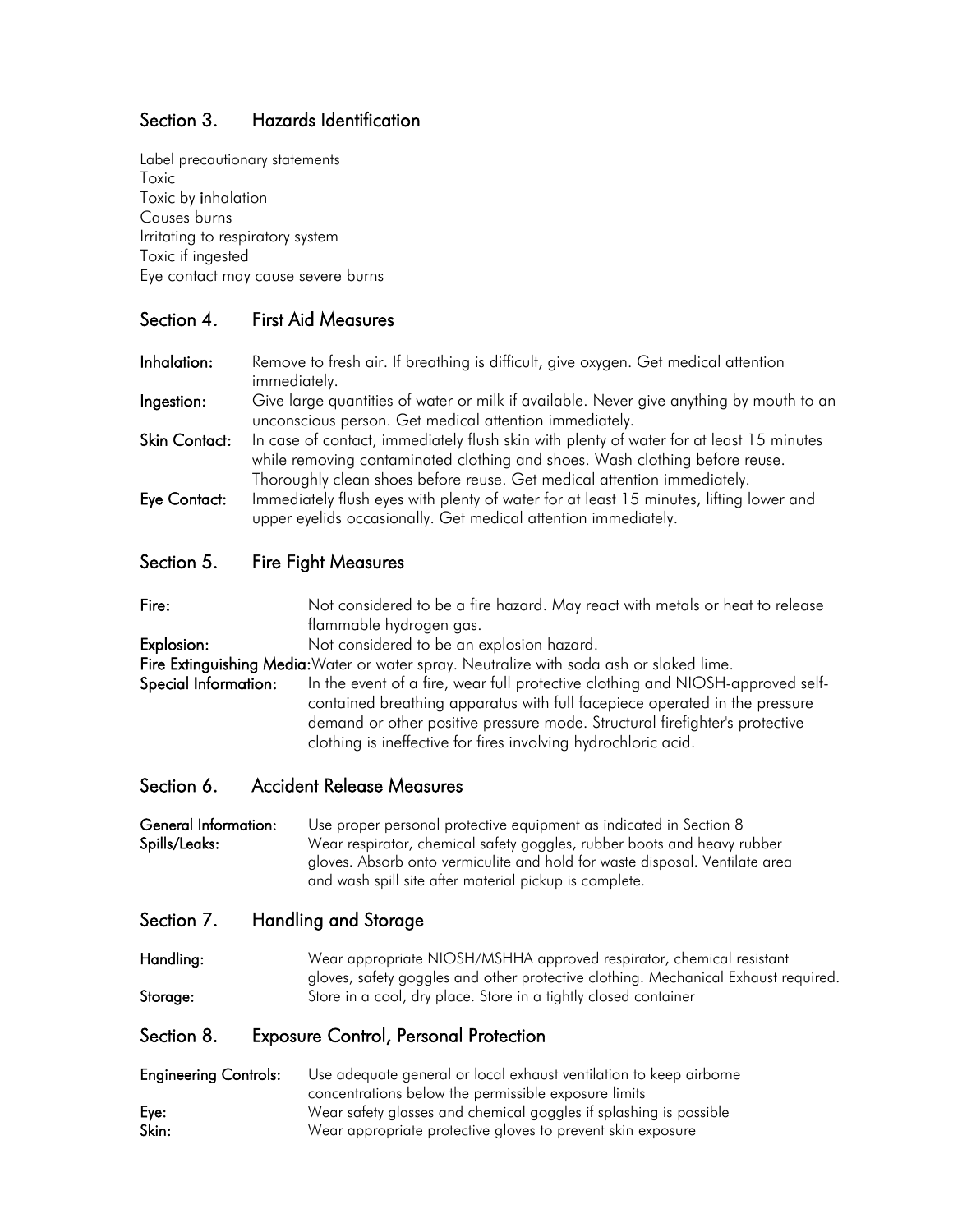Clothing: Wear appropriate protective clothing to minimize contact with skin Respirators: Following the OSHA respirator regulations found in 29CFR 1910.134 or European Standard EN 149.

#### Section 9. Physical and Chemical Properties

| <b>Physical State:</b>           | Liquid                                         |
|----------------------------------|------------------------------------------------|
| Appearance:                      | Clear colorless                                |
| Solubility:                      | Infinitely soluble.                            |
| Density:                         | 1.05 @ 15°C (59°F)                             |
| pH:                              | 2.02 (0.01 N)                                  |
| % Volatiles by volume @ 21°C:100 |                                                |
| <b>Boiling Point:</b>            | $101 - 103^{\circ}$ C (214 – 217 $^{\circ}$ F) |
| <b>Melting Point:</b>            | No information found.                          |
| Vapor Density (Air=1):           | No information found.                          |
| Vapor Pressure (mm Hg):          | No information found.                          |
| Evaporation Rate (BuAc=1):       | No information found.                          |

Section 10. Stability and Reactivity

| Stability:                               | Stable under ordinary conditions of use and storage.                                                                                                                                                                                                                           |
|------------------------------------------|--------------------------------------------------------------------------------------------------------------------------------------------------------------------------------------------------------------------------------------------------------------------------------|
| <b>Hazardous Decomposition Products:</b> | When heated to decomposition, emits toxic hydrogen chloride<br>fumes and will react with water or steam to produce heat and<br>toxic and corrosive fumes. Thermal oxidative decomposition                                                                                      |
|                                          | produces toxic chlorine fumes and explosive hydrogen gas.                                                                                                                                                                                                                      |
| Hazardous Polymerization:                | Will not occur.                                                                                                                                                                                                                                                                |
| Incompatibilities:                       | A strong mineral acid, concentrated hydrochloric acid is highly<br>reactive with strong bases, metals, metal oxides, hydroxides,<br>amines, carbonates and other alkaline materials. Incompatible<br>with materials such as cyanides, sulfides, sulfites, and<br>formaldehyde. |
| <b>Conditions to Avoid:</b>              | Heat, direct sunlight.                                                                                                                                                                                                                                                         |

# Section 11. Toxicological Information

Hydrochloric acid: Inhalation rat LC50: 3124 ppm/1H; Oral rabbit LD50: 900 mg/kg. Investigated as a tumorigen, mutagen, reproductive effector.

| --------\Cancer Lists\---                          |  |          |          |                                 |  |  |  |
|----------------------------------------------------|--|----------|----------|---------------------------------|--|--|--|
| ---NTP Carcinogen---                               |  |          |          |                                 |  |  |  |
| Ingredient                                         |  |          |          | Known Anticipated IARC Category |  |  |  |
| Hydrogen Chloride (7647-01-0)<br>Water (7732-18-5) |  | No<br>Nο | Nο<br>Nο | 3<br>None                       |  |  |  |

# Section 12. Ecological Information

No information available

### Section 13. Disposal Considerations

Dispose of in a manner consistent with federal, state, and local regulations

### Section 14. Transport Information